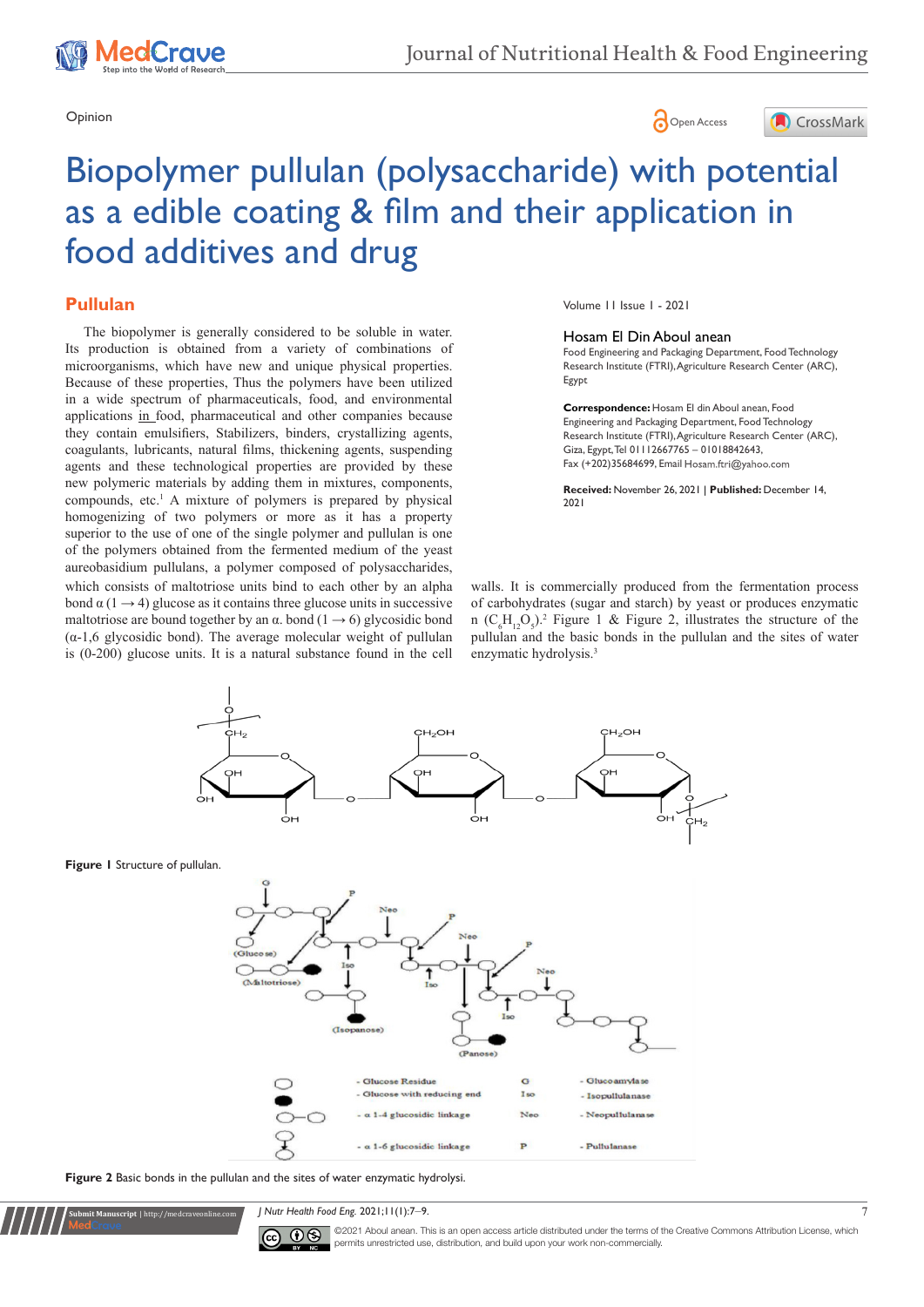*Biopolymer pullulan (polysaccharide) with potential as a edible coating & film and their application in food additives and drug*

# **Pullulan usage**

- a. A natural polysaccharide polymer, the fermentation process of aureobasidium pullulans, as the aura of the substance contains the black pigment melanin.4
- b. It is used in manufacturing and pharmaceuticals and various biomedical applications, as one of its characteristics is being a polymer of others, and the case, and it does not occur. Displacements of nanoparticles as this clinic can express its merits.<sup>5,6</sup>
- c. It is used in tissue engineering, wound healing, and diagnostic applications such as perfusion, receptors, defining lymph nodes, and vascular compartment imaging to bind to  $\alpha(1\rightarrow4)$ glucose and  $\alpha(1\rightarrow 6)$  glucan binding in pullulan. This polymer also confers distinctive physical properties including adhesion. From the fiber industry.<sup>7</sup>
- d. It is a tasteless polymer that is used in inactive ingredients and colors, a mouth freshener, and antiseptic such as Listerine Cool Mint. It is also used in cleansing the face and skincare and works as an aid in regulating blood sugar.
- e. Combining pullulan product with a water-soluble low molecular weight protein can inhibit antiviral activity and regulate the system, used to maintain the biological efficacy of the drug.
- f. 6-It is also used in the production of capsules for solid drug formulations. Pullulan protects the covered products and the materials contained in them from the harmful effects of air, moisture, and light.
- g. Its source is considered industrial as polymeric materials, which have gradually become economically competitive advantage with the natural gum made from sea algae and other plants, and the hydrocolloid gum, which is a description of sugars where viscosity and gelatinization are used.<sup>8</sup>
- h. It has been proven that it is an adhesive foam with good properties when it dissolves in water and a solution of waterbased food colloids is formed, which has strong properties as it reduces friction between the enzyme and the chitosan activity material loaded on it and thus reduces the volume of food transport in the intestine as a result of increased viscosity and thus can be used in weight control for obese patients, pullulan product plays an important role in inhibiting the activity of enzymes that digest carbohydrates, as this activity appears against enzymes such as invertase, amylase, glucose oxidase, β-glusosidase, and frutosyltransferase analyzer for sugars and starches, and small amounts of a proteolytic enzyme.<sup>9</sup>
- i. Pullulan product is also used in the food industry, such as thickening materials, emulsifiers, stabilizers, and water colloids, which slow down the digestion of starch due to the formation of a physical excellent barrier that limits digestive enzymes**.** 10
- j. It can also help in the production of non-traditional natural films, extending the shelf life of the product, and in food fortification as a food additive.<sup>11</sup>
- k. Where these pullulan product substances prevent the growth of microbes and oxygen and maintain the improvement of the quality and stability of the film for coating the grains and improve the sensory, physical and mechanical.
- l. Pullulan product is also an effective carrier of public health safety and antioxidants, flavoring, or antimicrobial additives

that have nutritional value with the ability to eat, digest, absorb and benefit the human body from them.

- m. We can point out that this substance may be useful for application in the field of food and pharmaceutical industry and has a simple production technology as its production cost is low and thus reduces the economic cost of the product.<sup>12</sup>
- n. Hence, the use of alternative and harmless sources for human health and the environment is represented in the use of pullulan products to manufacture a natural food film as healthy and safe alternatives to traditional packaging materials prepared from plastic materials and other packaging materials harmful to foodstuffs, human health, and the environment, so that foodstuffs can be wrapped and consumed Direct as these natural membranes are safe and harmless to human health.<sup>13</sup>

# **Summary**

We conclude that the pullulan product is a natural substance produced from polymers of polysaccharides and is commercially produced through the fermentation process of carbohydrates (sugar and starch) by yeast or produced enzymatically. The pullulan is obtained from the fermentation process with aureobasidium pullulans, producing polysaccharides polymers that contain in their composition units of maltose and one of the glucose units in maltotriose, which is linked to each other by its n-glucosidic bond  $(C_6H_{12}O_5)^2$ . This polymer is characterized as being non-toxic, non-allergic, non-carcinogenic, and does not cause genetic mutations through gene delivery. It is used as a mouth freshener and antiseptic, and it competes with natural gums and hydrocolloids, which have strong properties that disrupt friction. Between the enzyme and the active substance carried on it, and thus reduces the volume of food transport in the intestine due to an increase in its viscosity, and therefore it can be used in weight control for obese patients, as it slows down the digestion of starch due to the formation of a physical barrier that limits the effect of digestive enzymes and also inhibits the activity of enzymes that work on the digestion of carbohydrates and is used as a factor and assistant in the treatment of regulating blood sugar and an effective carrier of public health safety. It is also of high nutritional value with the ability to eat, digest, absorb and benefit the human body from it. We can point out that this substance is useful for application in the manufacture of tablets of microparticles loaded with pandrones as a means of transporting small particles of nanoparticles where these drugs can cross the bloodbrain barrier for the purpose of treating neurological disorders.13,14 It also has many applications in the food industry such as thickeners, emulsifiers, stabilizers, and water colloids, where it can slow down the digestion of starch due to the formation of a physical barrier that limits the effect of the digestive enzymes of pullulan product because of its role which is to inhibit the activity of enzymes that digest carbohydrates, as this activity appears against enzymes such as invertase, amylase, glucose oxidase, β-glusosidase, frutosyltransferase that break down carbohydrates and sugars, and small amounts of the enzyme proteolytic enzyme**.** From this, it becomes clear to us that the pullulan product is of high nutritional value with its ability to eat, digest, absorb and benefit the human body from it, as it has a simple production technology as the cost of production is low and therefore the economic cost of the product is reduced.<sup>3</sup>

# **Article significance**

**The economic return from the article:** Nano biopolymers will be produced to benefit from them in improving the properties of natural food membranes, as well as benefiting from them in the field of medicines and as a food supplement due to their multiple natural benefits, as the cost of these materials is much lower than the industrial

**Citation:** Aboul anean HED. Biopolymer pullulan (polysaccharide) with potential as a edible coating & film and their application in food additives and drug. *J Nutr Health Food Eng.* 2021;11(1):7‒9. DOI: [10.15406/jnhfe.2021.11.00346](https://doi.org/10.15406/jnhfe.2021.11.00346)